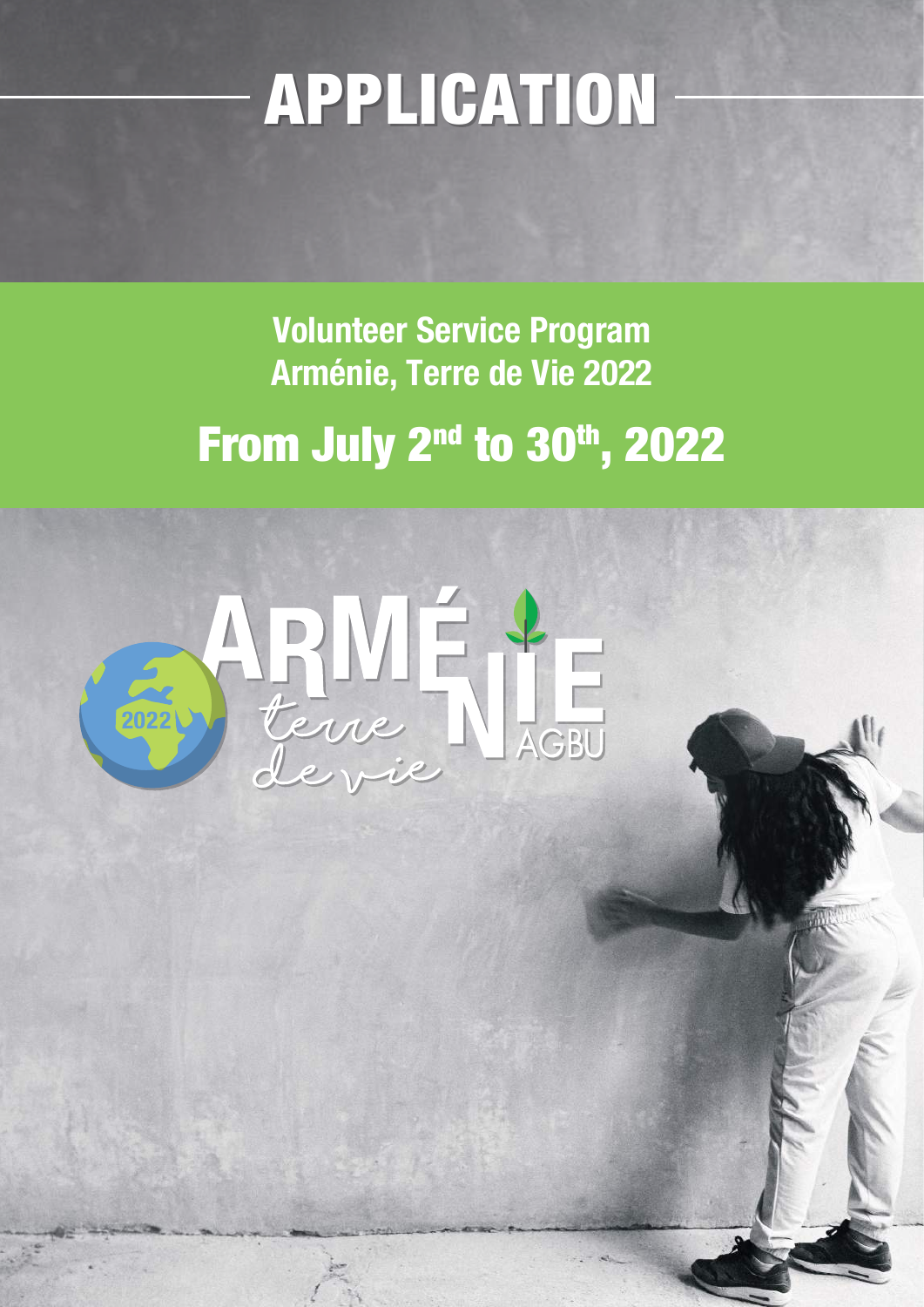## **Personal Information**

| Date of birth:  /  /                                                  | ID<br>Photo |  |  |  |  |
|-----------------------------------------------------------------------|-------------|--|--|--|--|
|                                                                       |             |  |  |  |  |
|                                                                       |             |  |  |  |  |
|                                                                       |             |  |  |  |  |
|                                                                       |             |  |  |  |  |
|                                                                       |             |  |  |  |  |
|                                                                       |             |  |  |  |  |
|                                                                       |             |  |  |  |  |
|                                                                       |             |  |  |  |  |
| Name and Phone Number of your emergency contact:                      |             |  |  |  |  |
| Relation between the participant and the emergency contact:           |             |  |  |  |  |
|                                                                       |             |  |  |  |  |
| I Lauthorize ACRU to collect my nersonal information as name, address |             |  |  |  |  |

 **I authorize AGBU to collect my personal information as name, address, e-mail address and phone number. This information is securely stored internally. AGBU does not sell, trade, or share any personally identifiable information with any non-AGBU entity.**

Date: Signature: Signature: Signature: Signature: Signature: Signature: Signature: Signature: Signature: Signature: Signature: Signature: Signature: Signature: Signature: Signature: Signature: Signature: Signature: Signatu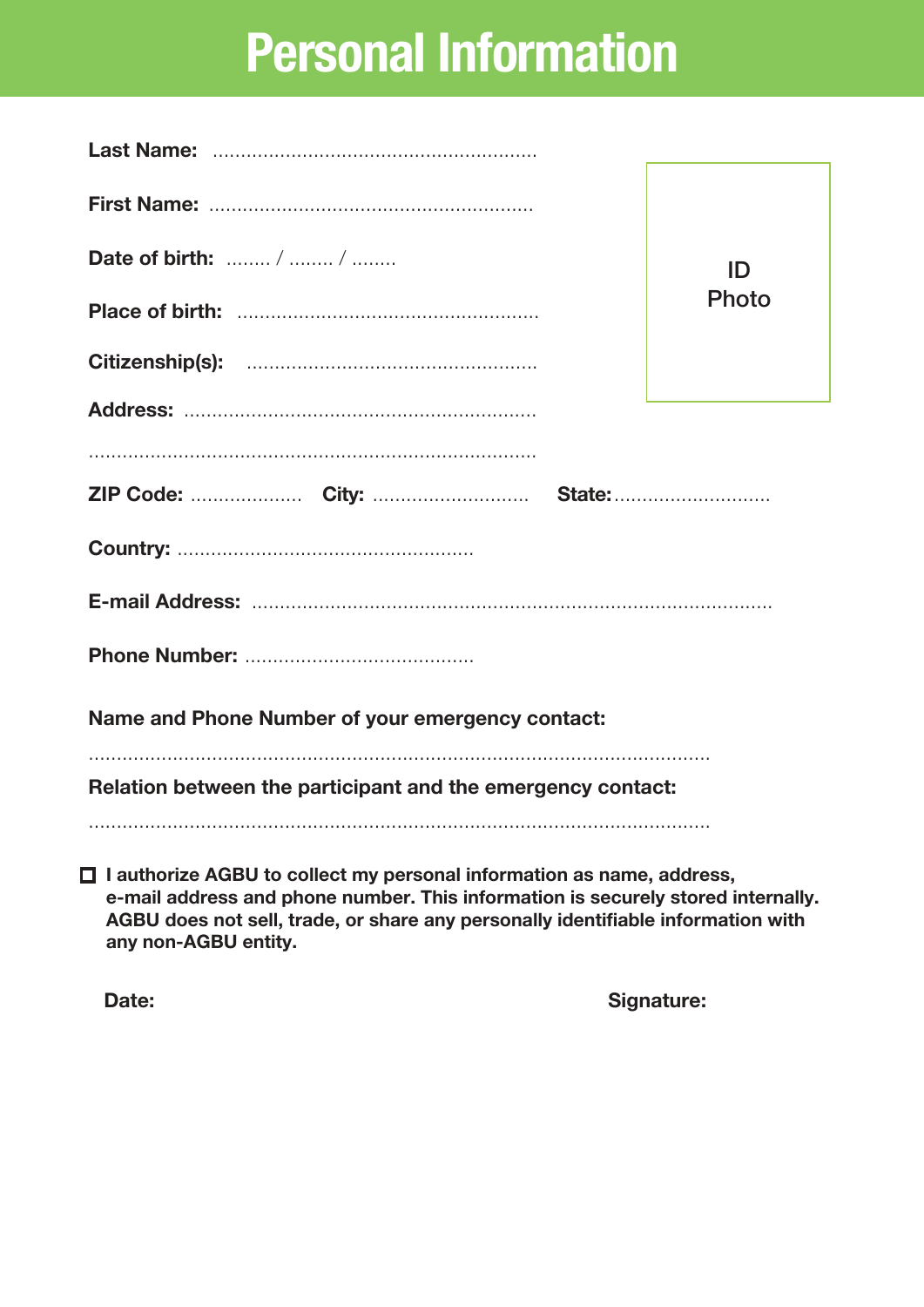## **About You**

| Can you assure your participation in this year's program?<br>$\Box$ Yes<br>□ No                                                                       |                         |                           |                       |                  |        |                                              |
|-------------------------------------------------------------------------------------------------------------------------------------------------------|-------------------------|---------------------------|-----------------------|------------------|--------|----------------------------------------------|
| Can you assure you will be available for the entire stay?<br>$\Box$ Yes                                                                               |                         |                           |                       |                  |        |                                              |
| What language(s) do you speak?                                                                                                                        |                         |                           |                       |                  |        |                                              |
| French:<br>English:                                                                                                                                   | <b>Fluent</b><br>□<br>П | Great<br>$\Box$<br>$\Box$ | Proper<br>□<br>$\Box$ | $\Box$<br>$\Box$ | П<br>П | Intermediate Beginner Do not speak<br>П<br>П |
| Armenian:                                                                                                                                             | П                       | $\Box$                    | $\Box$                | $\Box$           | П      | П                                            |
| (recreational activities, baby-sitting, education)?<br>$\Box$ No<br>Do you have any specific artistic skills (arts and crafts, music, dance)?<br>□ No |                         |                           |                       |                  |        |                                              |
| Do you have any skills in sport?<br>$\Box$ No                                                                                                         |                         |                           |                       |                  |        |                                              |
| Have you ever had an experience in the construction or architectural design?<br>$\Box$ No                                                             |                         |                           |                       |                  |        |                                              |
| Do you have any theoretical or practical experience in the environmental or<br>agronomical sciences?<br>$\Box$ No                                     |                         |                           |                       |                  |        |                                              |